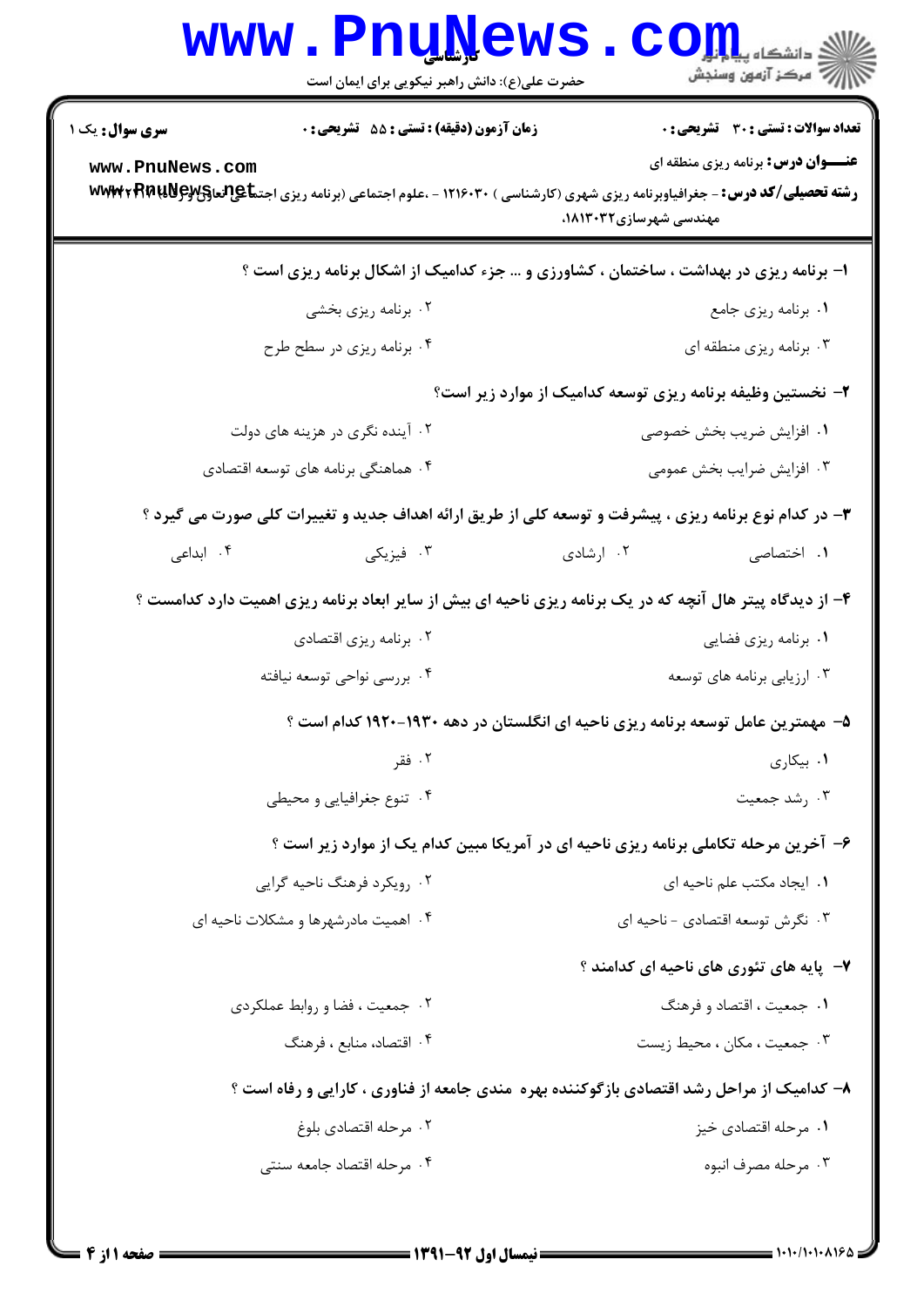|                                                                                                                                       |  | <b>www.Pnu̯Ņews</b><br>حضرت علی(ع): دانش راهبر نیکویی برای ایمان است |                                     |                        | $\mathbf{C}\mathbf{O}$ انشڪاء پيا جان ڪا                                                                                                                                                                                                 |  |
|---------------------------------------------------------------------------------------------------------------------------------------|--|----------------------------------------------------------------------|-------------------------------------|------------------------|------------------------------------------------------------------------------------------------------------------------------------------------------------------------------------------------------------------------------------------|--|
|                                                                                                                                       |  | <b>زمان آزمون (دقیقه) : تستی : 55 تشریحی : 0</b>                     |                                     | ،مهندسی شهرسازی۱۸۱۳۰۳۲ | <b>تعداد سوالات : تستی : 30 ٪ تشریحی : 0</b><br><b>عنـــوان درس:</b> برنامه ریزی منطقه ای<br><b>رشته تحصیلی/کد درس:</b> جغرافیاوبرنامه ریزی شهری (کارشناسی ) ۱۲۱۶۰۳۰ - ،علوم اجتماعی (برنامه ریزی اجتما <b>علي لکه لیک wwwx-Pr1WNeyy</b> |  |
|                                                                                                                                       |  |                                                                      |                                     |                        | ۹- در کشورهای جهان سوم با توجه به ضرورت توسعه یکپارچه، اساس کار برنامه ریزی بر کدام محور استوار است ؟                                                                                                                                    |  |
| ۰۲ تحلیل وابستگی سکونتگاهها                                                                                                           |  |                                                                      | ٠١ تحليل جمعيت شناختى               |                        |                                                                                                                                                                                                                                          |  |
| ۰۴ تحلیل تراکم و تمرکزگرایی                                                                                                           |  |                                                                      |                                     |                        | ۰۳ تحلیل فعالیتهای اقتصادی                                                                                                                                                                                                               |  |
|                                                                                                                                       |  |                                                                      |                                     |                        | ۱۰– مدل اصلی کریستالر بر کدام اصل متکی است ؟                                                                                                                                                                                             |  |
| ۰۳ واکنش های مالی                                                                                                                     |  |                                                                      | ۰۲ تحلیل سیستمی                     |                        | ٠١. بازاريابي                                                                                                                                                                                                                            |  |
| 1۱– کدام عامل در جوامع در حال توسعه بازدارنده توسعه واقعی محسوب می گردد ؟                                                             |  |                                                                      |                                     |                        |                                                                                                                                                                                                                                          |  |
| ۰۲ ساخت اجتماعی                                                                                                                       |  |                                                                      |                                     |                        | ۰۱ رشد جمعیت بی رویه                                                                                                                                                                                                                     |  |
| ۰۴ کیفیت زندگی درون ناحیه ای                                                                                                          |  |                                                                      |                                     |                        | ۰۳ نابرابری های ناحیه ای                                                                                                                                                                                                                 |  |
|                                                                                                                                       |  |                                                                      |                                     |                        | ۱۲- از دیدگاه شوماخر کدامیک از موارد زیر در کشورهای در حال توسعه جزء گرایش های ناسالم و مخربی است که در حال<br>افزايش است ؟                                                                                                              |  |
| ۰۳ دوگانگی اقتصادی                                                                                                                    |  |                                                                      | ۰۲ ناعدالتی و نابرابری              |                        | ٠١ اعتياد وفحشا                                                                                                                                                                                                                          |  |
| ۱۳- کدام عامل در شکل گیری توسعه ناحیه ای استرالیا بیش از سایر عوامل تاثیرگذار بوده است ؟                                              |  |                                                                      |                                     |                        |                                                                                                                                                                                                                                          |  |
| ۰۲ نیروهای خارجی                                                                                                                      |  |                                                                      |                                     |                        | ۰۱ نقش دولت مرکزی                                                                                                                                                                                                                        |  |
| ۰۴ افزایش بهره وری                                                                                                                    |  |                                                                      |                                     |                        | ۰۳ مکانیابی های صنعتی جدید                                                                                                                                                                                                               |  |
|                                                                                                                                       |  |                                                                      |                                     |                        | ۱۴– ورهان نخستین قدم در دستیابی به نظام مدیریت متمرکز در زمینه توسعه پایدار ناحیه ای را کدام عامل می داند ؟                                                                                                                              |  |
| ۰۲ جمعیت و عوامل زیست محیطی                                                                                                           |  |                                                                      | ۰۱ شرایط اکولوژیکی و اقتصاد اجتماعی |                        |                                                                                                                                                                                                                                          |  |
| ۰۴ پایداری فرهنگی و منابع اطلاعاتی                                                                                                    |  |                                                                      | ۰۳ اقتصاد و محیط زیست               |                        |                                                                                                                                                                                                                                          |  |
| ۱۵– سیاستهای جدیدی که بعد از سال ۱۹۷۰ در روندها ، سیاستها و برنامه ریزی شهری ظهور کرده در جهت دستیابی به<br>کدامیک از موارد زیر است ؟ |  |                                                                      |                                     |                        |                                                                                                                                                                                                                                          |  |
| ۰۲ تکنولوژی های نوین در تعادل ناحیه ای                                                                                                |  |                                                                      | ۰۱ قدرت های منطقه ای و ناحیه ای     |                        |                                                                                                                                                                                                                                          |  |
| ۰۴ قدرت در سطوح میانی و مدیریت واحد شهری                                                                                              |  | ۰۳ قدرت در سطوح محلی و شهرداریها                                     |                                     |                        |                                                                                                                                                                                                                                          |  |
| ۱۶– روندنلی در تبیین نقش شهرها ، نقش کدام شهرها را در توسعه ناحیه ای چشمگیرتر می داند ؟                                               |  |                                                                      |                                     |                        |                                                                                                                                                                                                                                          |  |
| ۰۳ شهرهای میانی                                                                                                                       |  |                                                                      | ۰۲ شهرهای کوچک                      |                        | ۰۱ روستاشهرها                                                                                                                                                                                                                            |  |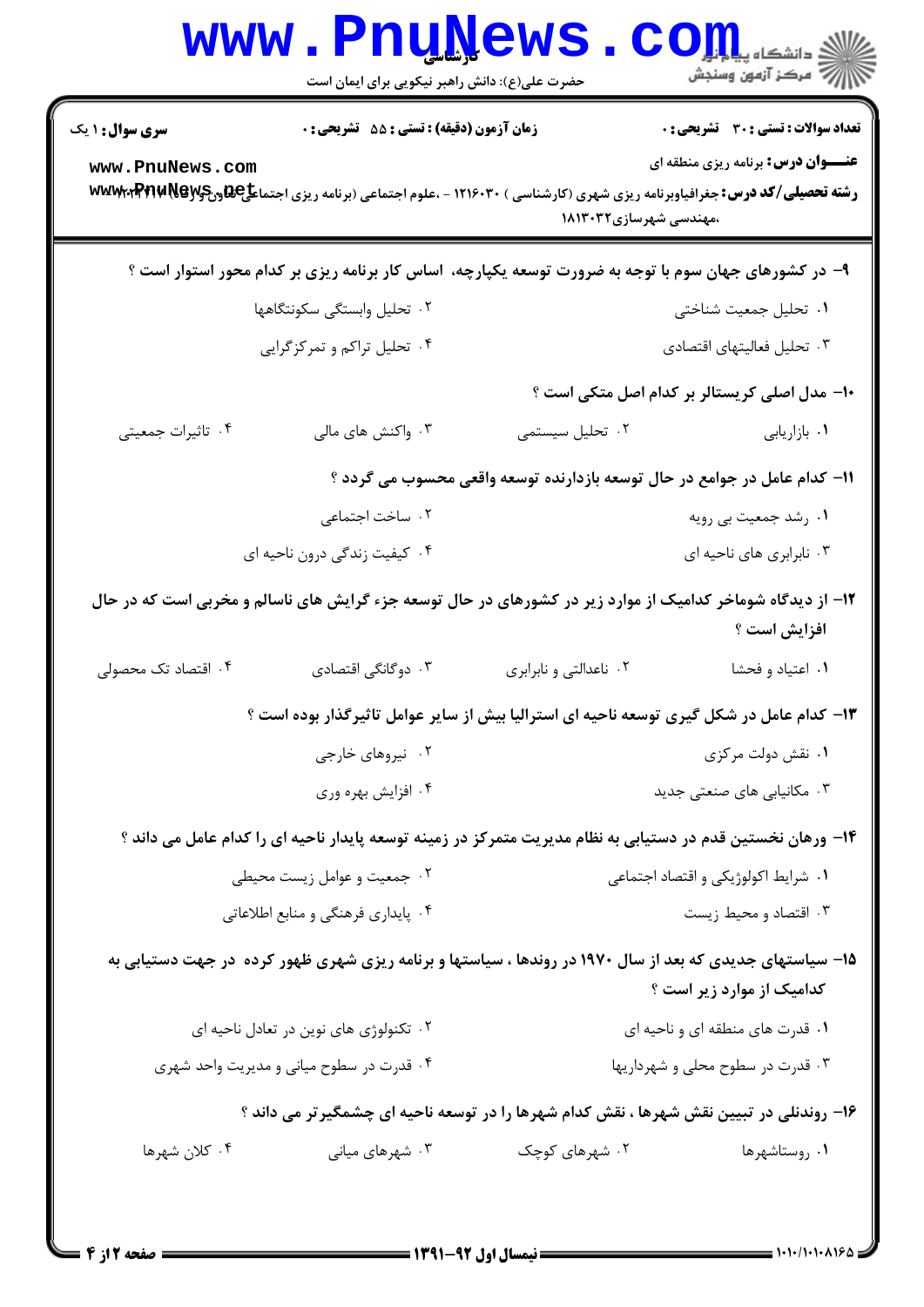|                                                                      | <b>www.PnuNews</b>                                                                                                                        |                                              | الله دانشکاه پیام اوران<br>الله عرکز آزمون وسنجش                    |  |  |
|----------------------------------------------------------------------|-------------------------------------------------------------------------------------------------------------------------------------------|----------------------------------------------|---------------------------------------------------------------------|--|--|
|                                                                      | حضرت علی(ع): دانش راهبر نیکویی برای ایمان است                                                                                             |                                              |                                                                     |  |  |
| <b>سری سوال : ۱ یک</b>                                               | زمان آزمون (دقیقه) : تستی : 55 آتشریحی : 0                                                                                                |                                              | <b>تعداد سوالات : تستی : 30 ٪ تشریحی : 0</b>                        |  |  |
| www.PnuNews.com                                                      | <b>رشته تحصیلی/کد درس:</b> جغرافیاوبرنامه ریزی شهری (کارشناسی ) ۱۲۱۶۰۳۰ - ،علوم اجتماعی (برنامه ریزی اجتما <b>عجاتهاونUPARPRAWEG</b> y می |                                              | <b>عنـــوان درس:</b> برنامه ریزی منطقه ای                           |  |  |
|                                                                      |                                                                                                                                           | ،مهندسی شهرسازی۱۸۱۳۰۳۲                       |                                                                     |  |  |
|                                                                      |                                                                                                                                           |                                              | ۱۷- مهمترین و مشکل ترین بخش از مراحل آمایش سرزمین کدام است ؟        |  |  |
|                                                                      | ۰۲ تعیین هدف استفاده از سرزمین                                                                                                            | ۰۱ شناسایی توانهای بالقوه و بالفعل یک سرزمین |                                                                     |  |  |
| ۰۴ ارزیابی توان اکولوژیکی سرزمین                                     |                                                                                                                                           | ۰۳ تجزیه و تحلیل و جمع بندی                  |                                                                     |  |  |
| 18– در تقسیم بندی نواحی بر اساس ملاک عملکردی مهمترین عامل کدام است ؟ |                                                                                                                                           |                                              |                                                                     |  |  |
| ۰۴ فعالیتهای انسانی                                                  | ۰۳ ضابطه همگنی                                                                                                                            | ۰۲ عوامل محیطی                               | ٠١ فعاليتهاى اقتصادى                                                |  |  |
|                                                                      | ۱۹– تقسیم بندی نواحی انگلستان بر اساس استانداردهای معین در اوایل دهه ۱۹۶۰ بر چه اساسی بوده است ؟                                          |                                              |                                                                     |  |  |
|                                                                      | ۰۲ حکومتهای محلی                                                                                                                          |                                              | ۰۱ میزان جمعیت و مساحت                                              |  |  |
| ۰۴ منابع و پتانسیل های منطقه ای                                      |                                                                                                                                           | ۰۳ عملکرد ناحیه ای                           |                                                                     |  |  |
|                                                                      | +۲- در روش تعیین حوزه نفوذ یک مرکز ناحیه ای ، تعداد دانش آموزان مدارس جزء کدام دسته از جریانهاست ؟                                        |                                              |                                                                     |  |  |
| ۰۲ جریانهای گسترش خدمات اجتماعی                                      |                                                                                                                                           | ۰۱ جریانهای تعامل گرای فرهنگی                |                                                                     |  |  |
|                                                                      | ۰۴ جریانهای توسعه برون زای فرهنگی                                                                                                         |                                              | ۰۳ جریانهای اطلاعاتی آموزش محور                                     |  |  |
|                                                                      | <b>۳۱</b> - برنامه عمران سازمان ملل متحد برای درجه بندی نواحی از لحاظ توسعه یافتگی کالبدی و انسانی از کدام روش استفاده                    |                                              | کرده است ؟                                                          |  |  |
|                                                                      | ۰۲ آنالیز تاکسونومی عددی                                                                                                                  |                                              | ۰۱ موریس                                                            |  |  |
|                                                                      | ۰۴ ضریب هماهنگی کندال                                                                                                                     |                                              | ۰۳ شهرهای همگن                                                      |  |  |
|                                                                      | ۲۲- در مطالعات و برنامه ریزی های ناحیه ای ، در هنگام وجود دو مجموعه رتبه ای برای سنجش توافق بین شاخص ها و نواحی                           |                                              | از چه روشهایی استفاده می کنیم ؟                                     |  |  |
|                                                                      | ۰۲ ضریب هماهنگی کندال                                                                                                                     |                                              | ۰۱ تجزیه به عوامل و متغیرها                                         |  |  |
|                                                                      | ۰۴ میزان سنج گاتمن                                                                                                                        |                                              | ۰۳ روش موريس                                                        |  |  |
|                                                                      |                                                                                                                                           |                                              | <b>۲۳</b> - روش بهرجا عمدتاً برای کدامیک از موارد زیر بکار می رود ؟ |  |  |
|                                                                      | ۰۲ محاسبه مرکزیت                                                                                                                          |                                              | ۰۱ طبقه بندی نواحی از نظر برخورداری                                 |  |  |
|                                                                      | ۰۴ تعامل و روابط اقتصادی بین دو ناحیه                                                                                                     |                                              | ۰۳ بررسی جریانها و روابط بین ناحیه ای                               |  |  |
|                                                                      |                                                                                                                                           |                                              |                                                                     |  |  |